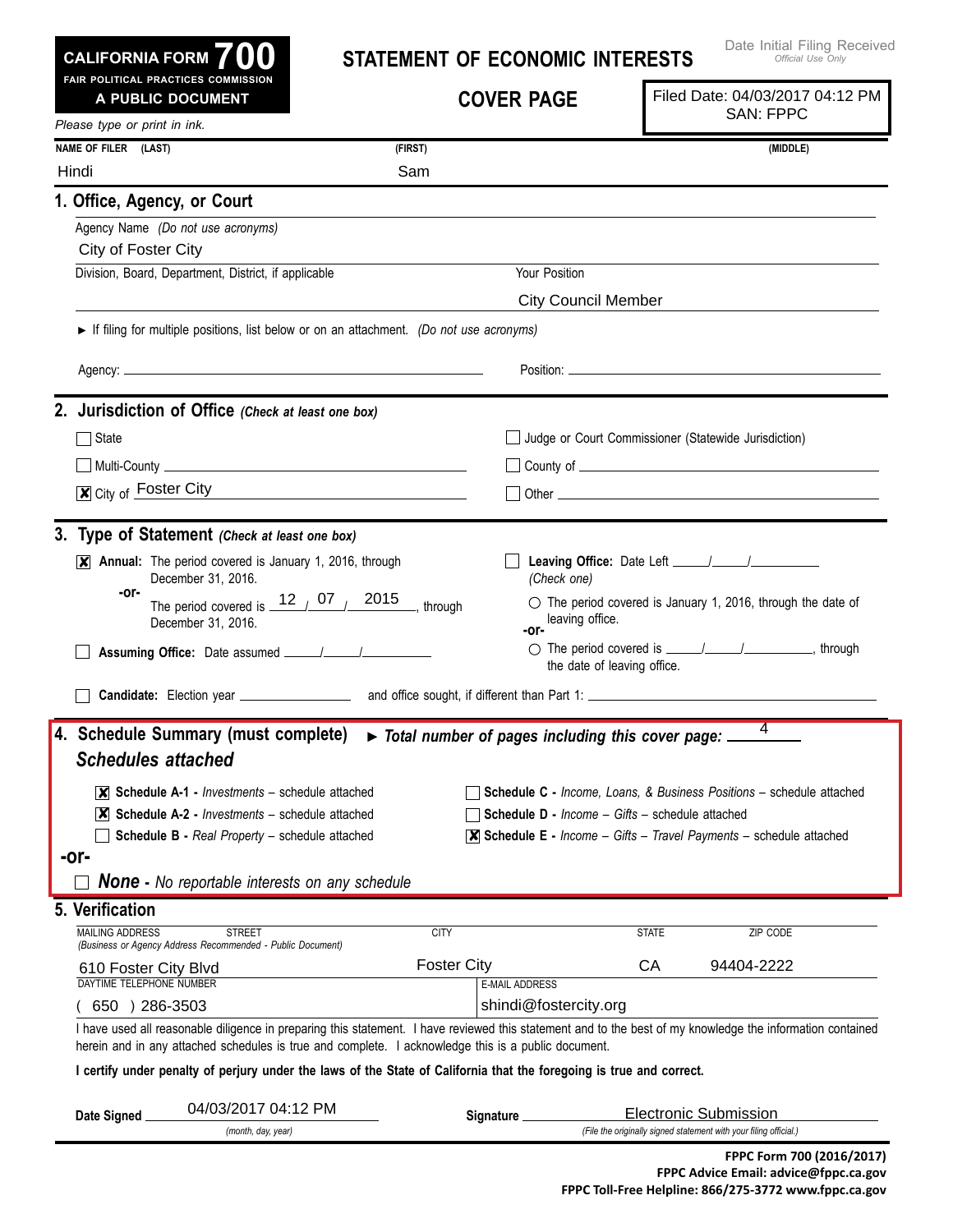## **Schedule A-1 Investments**

Stocks, Bonds, and Other Interests



**700 Fair Political Practices Commission**

Name

(Ownership Interest is Less Than 10%) *Do not attach brokerage or financial statements.*

Sam Hindi

| NAME OF BUSINESS ENTITY                                            | NAME OF BUSINESS ENTITY                                    |
|--------------------------------------------------------------------|------------------------------------------------------------|
| Gilead Sciences, Inc.                                              |                                                            |
| GENERAL DESCRIPTION OF THIS BUSINESS                               | GENERAL DESCRIPTION OF THIS BUSINESS                       |
| <b>Biotech</b>                                                     |                                                            |
| FAIR MARKET VALUE                                                  | <b>FAIR MARKET VALUE</b>                                   |
| $ \mathsf{X} $ \$2,000 - \$10,000<br>\$10,001 - \$100,000          | \$2,000 - \$10,000<br>\$10,001 - \$100,000                 |
|                                                                    |                                                            |
| \$100,001 - \$1,000,000<br>Over \$1,000,000                        | \$100,001 - \$1,000,000<br>Over \$1,000,000                |
| NATURE OF INVESTMENT                                               | NATURE OF INVESTMENT                                       |
| $ X $ Stock<br>Other <sub>-</sub><br>(Describe)                    | Stock<br>Other <sub>-</sub><br>(Describe)                  |
| Partnership ◯ Income Received of \$0 - \$499                       | Partnership ◯ Income Received of \$0 - \$499               |
| $\bigcirc$ Income Received of \$500 or More (Report on Schedule C) | ◯ Income Received of \$500 or More (Report on Schedule C)  |
| IF APPLICABLE, LIST DATE:                                          | IF APPLICABLE, LIST DATE:                                  |
| 16<br>16.                                                          | 16<br>16                                                   |
| <b>ACQUIRED</b><br><b>DISPOSED</b>                                 | <b>ACQUIRED</b><br><b>DISPOSED</b>                         |
|                                                                    |                                                            |
| NAME OF BUSINESS ENTITY                                            | NAME OF BUSINESS ENTITY                                    |
|                                                                    |                                                            |
| <b>GENERAL DESCRIPTION OF THIS BUSINESS</b>                        | <b>GENERAL DESCRIPTION OF THIS BUSINESS</b>                |
|                                                                    |                                                            |
| FAIR MARKET VALUE                                                  | FAIR MARKET VALUE                                          |
|                                                                    |                                                            |
| $$2,000 - $10,000$<br>$$10,001 - $100,000$                         | $$2,000 - $10,000$<br>$$10,001 - $100,000$                 |
| Over \$1,000,000<br>$$100,001 - $1,000,000$                        | Over \$1,000,000<br>\$100,001 - \$1,000,000                |
| NATURE OF INVESTMENT                                               | NATURE OF INVESTMENT                                       |
| Other.<br>Stock                                                    | Other<br>Stock                                             |
| (Describe)<br>Partnership ◯ Income Received of \$0 - \$499         | (Describe)<br>Partnership ◯ Income Received of \$0 - \$499 |
| $\bigcirc$ Income Received of \$500 or More (Report on Schedule C) | ◯ Income Received of \$500 or More (Report on Schedule C)  |
|                                                                    |                                                            |
| IF APPLICABLE, LIST DATE:                                          | IF APPLICABLE, LIST DATE:                                  |
| 16                                                                 | 16<br>16                                                   |
| <b>ACQUIRED</b><br><b>DISPOSED</b>                                 | <b>ACQUIRED</b><br><b>DISPOSED</b>                         |
|                                                                    |                                                            |
| NAME OF BUSINESS ENTITY                                            | > NAME OF BUSINESS ENTITY                                  |
| GENERAL DESCRIPTION OF THIS BUSINESS                               | <b>GENERAL DESCRIPTION OF THIS BUSINESS</b>                |
|                                                                    |                                                            |
|                                                                    |                                                            |
| FAIR MARKET VALUE                                                  | FAIR MARKET VALUE                                          |
| $$2,000 - $10,000$<br>$$10,001 - $100,000$                         | $$2,000 - $10,000$<br>$$10,001 - $100,000$                 |
| $$100,001 - $1,000,000$<br>Over \$1,000,000                        | $$100,001 - $1,000,000$<br>Over \$1,000,000                |
|                                                                    |                                                            |
| NATURE OF INVESTMENT<br>Other.<br>Stock                            | NATURE OF INVESTMENT<br>Other<br>Stock<br>$\blacksquare$   |
| (Describe)                                                         | (Describe)                                                 |
| Partnership $\bigcirc$ Income Received of \$0 - \$499              | Partnership $\bigcirc$ Income Received of \$0 - \$499      |
| ◯ Income Received of \$500 or More (Report on Schedule C)          | ◯ Income Received of \$500 or More (Report on Schedule C)  |
| IF APPLICABLE, LIST DATE:                                          | IF APPLICABLE, LIST DATE:                                  |
| 16                                                                 | 7 16<br>16                                                 |
| <b>ACQUIRED</b><br><b>DISPOSED</b>                                 | <b>ACQUIRED</b><br><b>DISPOSED</b>                         |
|                                                                    |                                                            |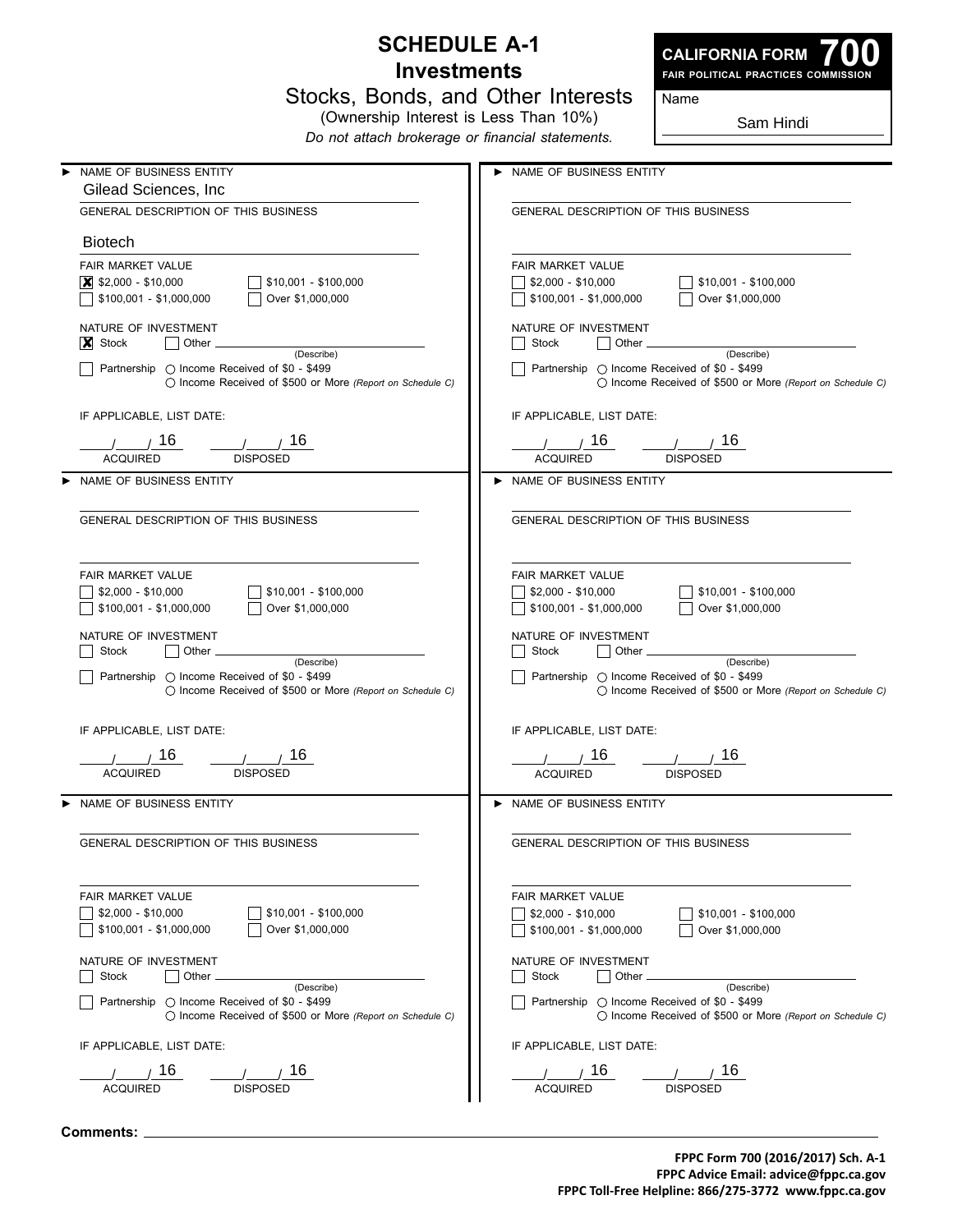## **Schedule A-2 Investments, Income, and Assets of Business Entities/Trusts**

(Ownership Interest is 10% or Greater)

**700 Fair Political Practices Commission CALIFORNIA FORM**

Name

Sam Hindi

| > 1. BUSINESS ENTITY OR TRUST                                                                           | ▶ 1. BUSINESS ENTITY OR TRUST                                                              |
|---------------------------------------------------------------------------------------------------------|--------------------------------------------------------------------------------------------|
| Hillsdale Arco                                                                                          |                                                                                            |
| Name                                                                                                    | Name                                                                                       |
| 880 E. Hillsdale Blvd. Foster City, CA 94404                                                            |                                                                                            |
| Address (Business Address Acceptable)                                                                   | Address (Business Address Acceptable)                                                      |
| Check one<br>$\mathbf{\times}$ Business Entity, complete the box, then go to 2<br>$\Box$ Trust, go to 2 | Check one<br>Business Entity, complete the box, then go to 2<br>$\Box$ Trust, go to 2      |
| GENERAL DESCRIPTION OF THIS BUSINESS                                                                    | GENERAL DESCRIPTION OF THIS BUSINESS                                                       |
| Gas station, Mini market, Auto repair                                                                   |                                                                                            |
|                                                                                                         |                                                                                            |
| IF APPLICABLE, LIST DATE:<br><b>FAIR MARKET VALUE</b><br>$$0 - $1,999$                                  | IF APPLICABLE, LIST DATE:<br>FAIR MARKET VALUE<br>$\frac{1}{20}$ - \$1,999                 |
| /16<br>$\frac{1}{2}$ / 16<br>$$2,000 - $10,000$                                                         | / / 16<br>16<br>$$2,000 - $10,000$                                                         |
| <b>ACQUIRED</b><br><b>DISPOSED</b><br>$$10,001 - $100,000$                                              | <b>ACQUIRED</b><br><b>DISPOSED</b><br>\$10,001 - \$100,000                                 |
| $$100,001 - $1,000,000$<br>$\vert$ Over \$1,000,000                                                     | \$100,001 - \$1,000,000<br>Over \$1,000,000                                                |
|                                                                                                         | NATURE OF INVESTMENT                                                                       |
| NATURE OF INVESTMENT<br>Corporation<br>Partnership   Sole Proprietorship                                | Partnership   Sole Proprietorship                                                          |
| Other                                                                                                   | Other                                                                                      |
| YOUR BUSINESS POSITION <b>President</b>                                                                 | YOUR BUSINESS POSITION _                                                                   |
| > 2. IDENTIFY THE GROSS INCOME RECEIVED (INCLUDE YOUR PRO RATA                                          | > 2. IDENTIFY THE GROSS INCOME RECEIVED (INCLUDE YOUR PRO RATA                             |
| SHARE OF THE GROSS INCOME TO THE ENTITY/TRUST)                                                          | SHARE OF THE GROSS INCOME TO THE ENTITY/TRUST)                                             |
| $\Box$ \$10,001 - \$100,000<br>$$0 - $499$                                                              | $$10,001 - $100,000$<br>$$0 - $499$                                                        |
| <b>X</b> OVER \$100,000<br>$$500 - $1,000$<br>$$1,001 - $10,000$                                        | OVER \$100,000<br>$$500 - $1,000$<br>$$1,001 - $10,000$                                    |
| > 3. LIST THE NAME OF EACH REPORTABLE SINGLE SOURCE OF                                                  | 3. LIST THE NAME OF EACH REPORTABLE SINGLE SOURCE OF                                       |
| INCOME OF \$10,000 OR MORE (Attach a separate sheet if necessary.)                                      | INCOME OF \$10,000 OR MORE (Attach a separate sheet if necessary.)                         |
| <b>X</b> None<br>Names listed below<br>or                                                               | Names listed below<br>None<br>or                                                           |
|                                                                                                         |                                                                                            |
|                                                                                                         |                                                                                            |
|                                                                                                         |                                                                                            |
| A. INVESTMENTS AND INTERESTS IN REAL PROPERTY HELD OR                                                   | A. INVESTMENTS AND INTERESTS IN REAL PROPERTY HELD OR                                      |
| LEASED BY THE BUSINESS ENTITY OR TRUST                                                                  | LEASED BY THE BUSINESS ENTITY OR TRUST                                                     |
| Check one box:                                                                                          | Check one box:                                                                             |
| <b>INVESTMENT</b><br><b>REAL PROPERTY</b>                                                               | <b>INVESTMENT</b><br><b>REAL PROPERTY</b>                                                  |
| Name of Business Entity, if Investment, or                                                              | Name of Business Entity, if Investment, or                                                 |
| Assessor's Parcel Number or Street Address of Real Property                                             | Assessor's Parcel Number or Street Address of Real Property                                |
| Description of Business Activity or                                                                     | Description of Business Activity or                                                        |
| City or Other Precise Location of Real Property                                                         | City or Other Precise Location of Real Property                                            |
| FAIR MARKET VALUE<br>IF APPLICABLE, LIST DATE:                                                          | <b>FAIR MARKET VALUE</b><br>IF APPLICABLE, LIST DATE:                                      |
| $$2,000 - $10,000$<br>16<br>16                                                                          | $$2,000 - $10,000$<br>16<br>16                                                             |
| \$10,001 - \$100,000<br><b>ACQUIRED</b><br><b>DISPOSED</b><br>$$100,001 - $1,000,000$                   | $$10,001 - $100,000$<br><b>ACQUIRED</b><br><b>DISPOSED</b><br>\$100,001 - \$1,000,000      |
| Over \$1,000,000                                                                                        | Over \$1,000,000                                                                           |
| NATURE OF INTEREST                                                                                      | NATURE OF INTEREST                                                                         |
| Property Ownership/Deed of Trust<br><b>Stock</b><br>Partnership                                         | Property Ownership/Deed of Trust<br>Stock<br>Partnership<br>$\mathcal{L}$                  |
| Other _<br>Leasehold                                                                                    | Other<br>Leasehold                                                                         |
| Yrs. remaining<br>Check box if additional schedules reporting investments or real property              | Yrs. remaining<br>Check box if additional schedules reporting investments or real property |
| are attached                                                                                            | are attached                                                                               |
|                                                                                                         |                                                                                            |

**FPPC Form 700 (2016/2017) Sch. A-2 FPPC Advice Email: advice@fppc.ca.gov FPPC Toll-Free Helpline: 866/275-3772 www.fppc.ca.gov**